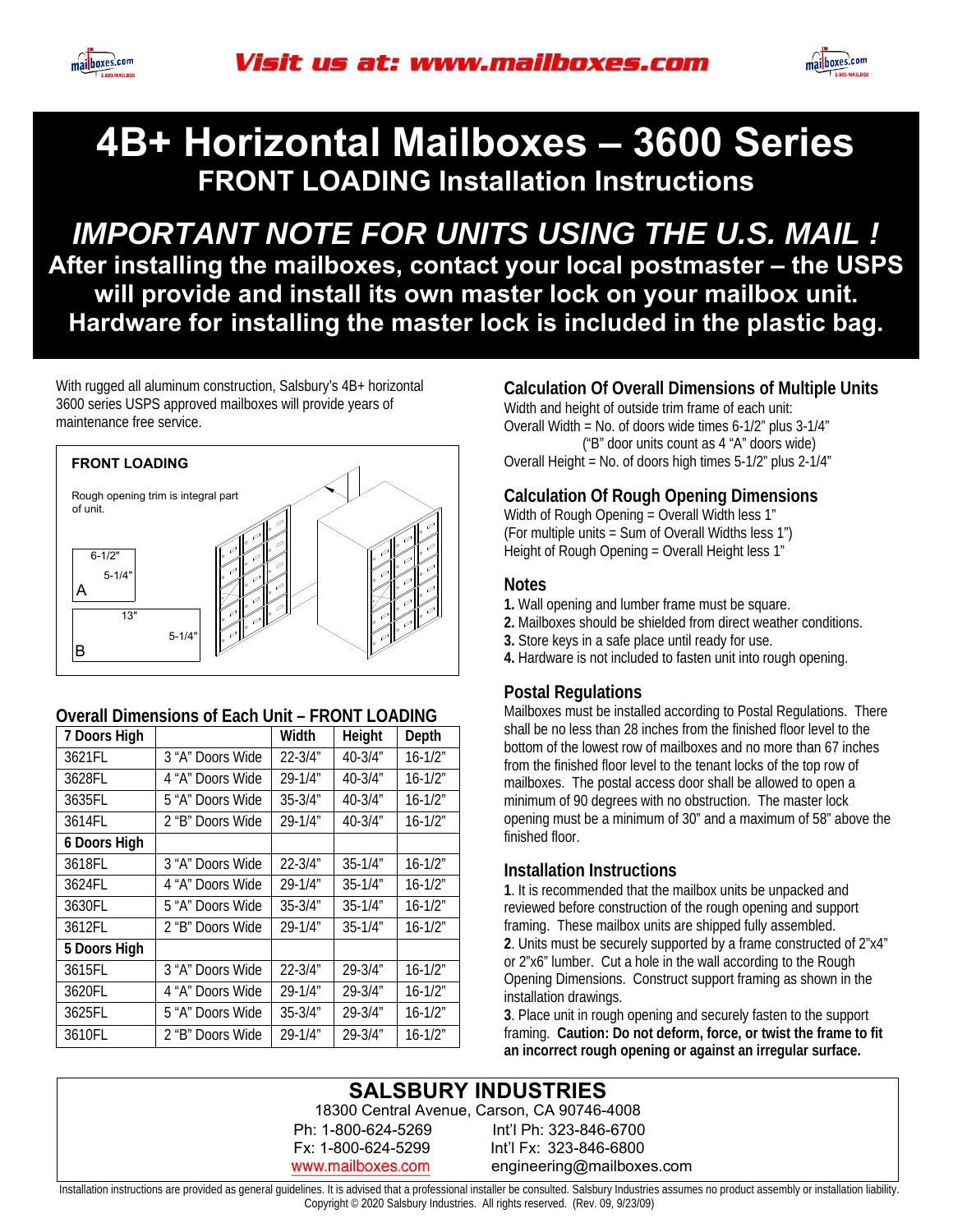## **Front View of Mailboxes In Wall**





Installation instructions are provided as general guidelines. It is advised that a professional installer be consulted. Salsbury Industries assumes no product assembly or installation liability. Copyright © 2020 Salsbury Industries. All rights reserved. (Rev. 07, 4/1/2009)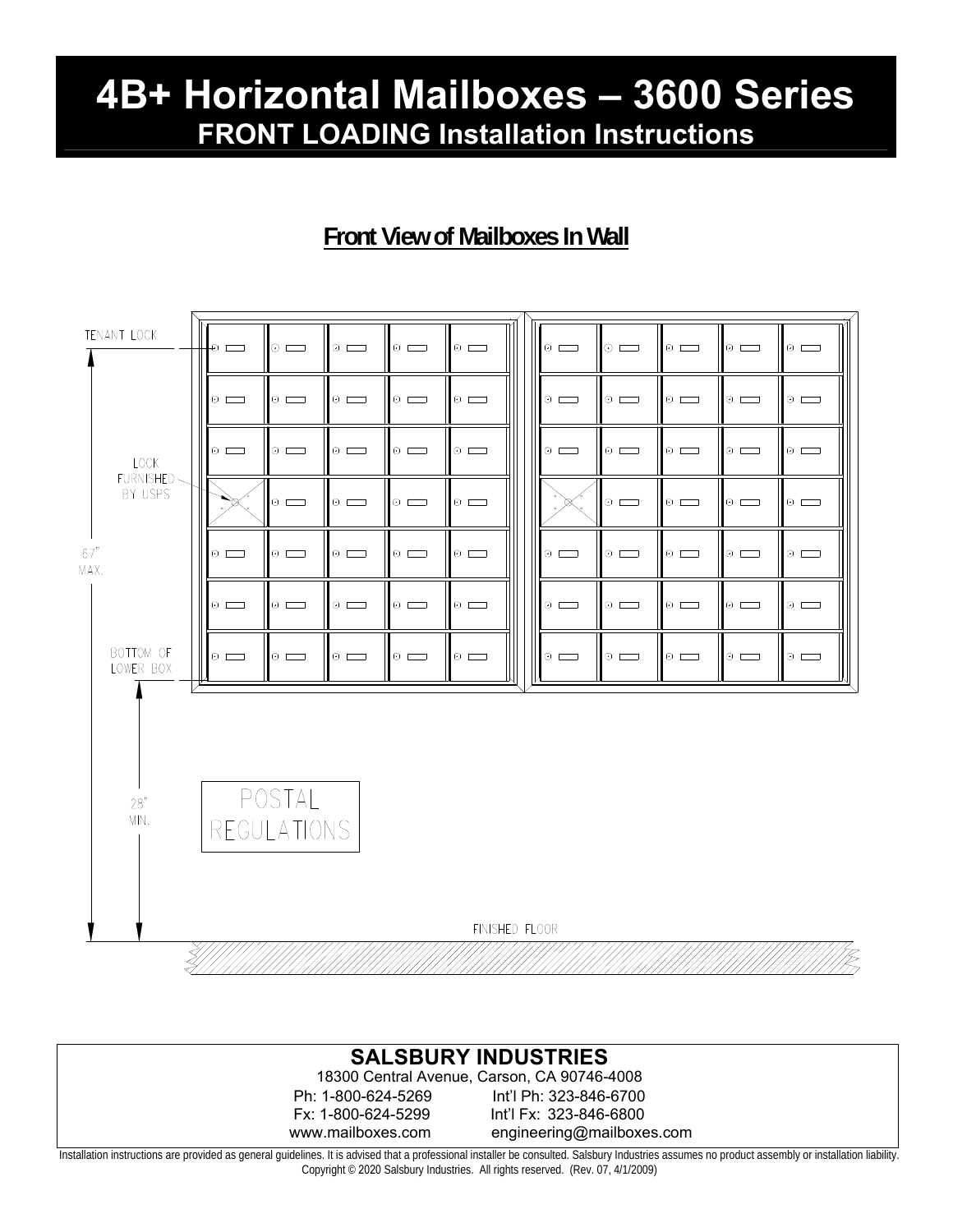### **Top View of Mailboxes In Wall**



Installation instructions are provided as general guidelines. It is advised that a professional installer be consulted. Salsbury Industries assumes no product assembly or installation liability. Copyright © 2020 Salsbury Industries. All rights reserved. (Rev. 07, 4/1/2009)